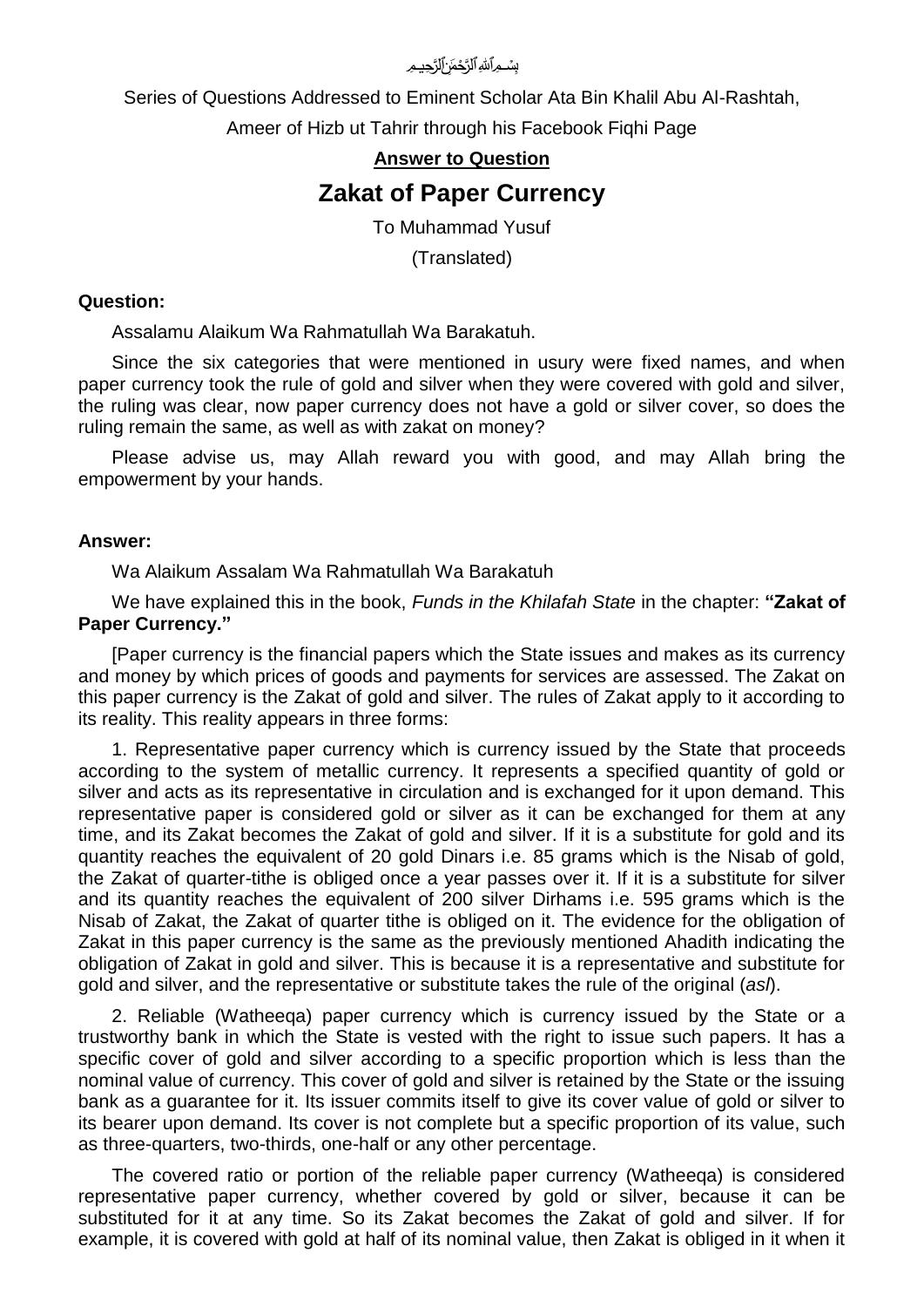reaches 40 Dinars and a year passes, with its Zakat being in Dinars of its type. If it doesn't reach 40 Dinars, no Zakat is obliged upon it as it is less than the Nisab.

If it is covered by silver at a one-half nominal value, for example, then Zakat is obliged in it once it reaches 400 Dirhams and a year has passed, with its Zakat being 10 Dirhams of its type. If it is less than 400 Dirhams, there is no Zakat on it because it is less than the Nisab of silver.

The evidence for the obligation of Zakat on this reliable paper currency is the same Ahadith indicating the obligation of Zakat in gold and silver. This is because it acts as a representative and substitute for gold and silver within the amount of the nominal value covered, so Zakat is obliged on it since the representative or substitute takes the rule of the origin (Asl).

3. Compulsory (Ilzamiyya) paper currency which is paper currency issued by the State through statute. It is issued for dealings and deemed as prices for commodities and payment for services and benefits. However, it is not exchangeable for gold or silver, or covered by gold or silver, nor is it guaranteed by reserves of gold or silver or backed paper money. There is no value to this paper currency save statutory value

However, since this compulsory currency has been adopted as money, payments for benefits and services and gold and silver as well as all other merchandise and goods are bought by it. Therefore, it has fulfilled the currency and price characteristics verified in gold and silver, coined as Dinars and Dirhams.

This is because the texts on zakat of gold and silver are of two types: the first is evidence that states zakat on gold and silver as names of types, i.e., in objects of gold and silver. They are rigid names that are not suitable for being reasoned (*Ta'leel*), so there is no analogy for them. Therefore, there is no zakat on other metals such as iron and copper. Abu Hurairah «... وَمَا مِنْ صَاحِبِ ذَهَبْ وَلَا فِضَّةٍ، لَا يُؤَدِّي مِنْهَا حَقَّهَا، إِلَّا إِذَا كَانَ يَوْمُ said: أَهْل بَالَا إِذَا الله عَلَم الله عَقَّها، إِلَّا إِذَا كَانَ يَوْمُ said: أَهْل الله narrated that the Proph **ِ** lf any owner of gold or silver does not pay what is due…" الْقِيَامَةِ، صُفِّحَتْ لَهُ صَفَائِحُ مِنْ نَارِ...» **on it, when the day of resurrection comes plates of fire will be beaten out for him…"** [Narrated by the five except for Tirmidhi]. The words (silver and gold) are mentioned in this Hadith, and they are fixed names that cannot be reasoned (*Ta'leel*)

The second: Evidences that stipulate zakat on gold and silver, as currency which people use for prices and wages, and these evidences have a divine reason (I'la) that can be deduced from them, which is currency, so the compulsory currency notes are measured against them, in order to achieve this reason (I'la) in them, and the rules of zakat on currency are applied to them, by calculating what they are worth in the gold or silver market. On the authority of Ali bin Abi Talib, on the authority of the Prophet (saw) he said: **،مٍهَ رْدِ اَتَمائِ كَل تْ َكانَ ا** »**إذَ** وَحَالَ عَلَيْهَا الْحَوْلُ، فَفِيَّهَا خَمْسَةُ دَرَاهِمَ، وَلَيْسَ عَلَيْك شَيْءٌ - يَعْنِي فِي الذَّهَبِ - حَتَّي يَكُونَ لَك عِثْبُرُونَ دِيِنَاراً، فَإِذًا كَانَتْ لَك lf you have 200 Dirhams, a year passes on it, you" عِشْرُونَ دِينَاراً، وَحَالَ عَلَيْهَا الْحَوْلُ، فَفِيهَا نِصُفْ دِينَارٍ» must give 5 Dirhams from it, and nothing is obliged on you- i.e., on gold- until you have 20 Dinar, If you have 20 Dinars and a year passes on it, you must give half a Dinar" [Narrated by Abu Dawud]

 **every In**« **"فً كل عشرٌن دٌناراً نصف دٌنار، وفً كل أربعٌن دٌناراً دٌنار**«. :saying his on mentioned is It **twenty dinars half a dinar, and in every forty dinars a dinar."**

«.. فَهَاتُوا صَدَقَةَ الرِّقَةِ مِنْ كُلِّ أَرْبَعِينَ دِرْهَماً On authority of Ali (ra), he said: the Prophet (saw) said: **َ** so give al-Raqqa alms of every" دِرْهَماً، وَلَيْسَ فِي تِسْعِينَ وَمِانَةٍ شَيْءٌ، فَإِذَا بَلَغْتْ مِانَتَيْنِ فَفِيهَا خَمْسَةُ دَرَاهِمَ» **forty dirham, and nothing is in the ninety and one-hundredth, If it is two hundred then give five Dirhams."** [Narrated by Al-Bukhari and Ahmed]. As Abd al-Rahman al-Ansari narrated in the book of the Messenger of Allah (saw), and Umar's letter on charity. **رقِوالو ...**» »**درهم ًمئت بلغٌ حتى ءًش منه ؤخذٌ لَ..." and paper is not taken from it until it reaches two hundred dirhams"** [Narrated by Abu Obeid].

All of these Hadiths indicate currency and value. Because the expressions of al-Raqqa **ْربَ ِعٌ َن ِدْر َهماً**«، :(indication (qareena the with **ّل أ ِ كُ ًِف..."** »**in every forty dirhams"** paper, dinar, **َ**